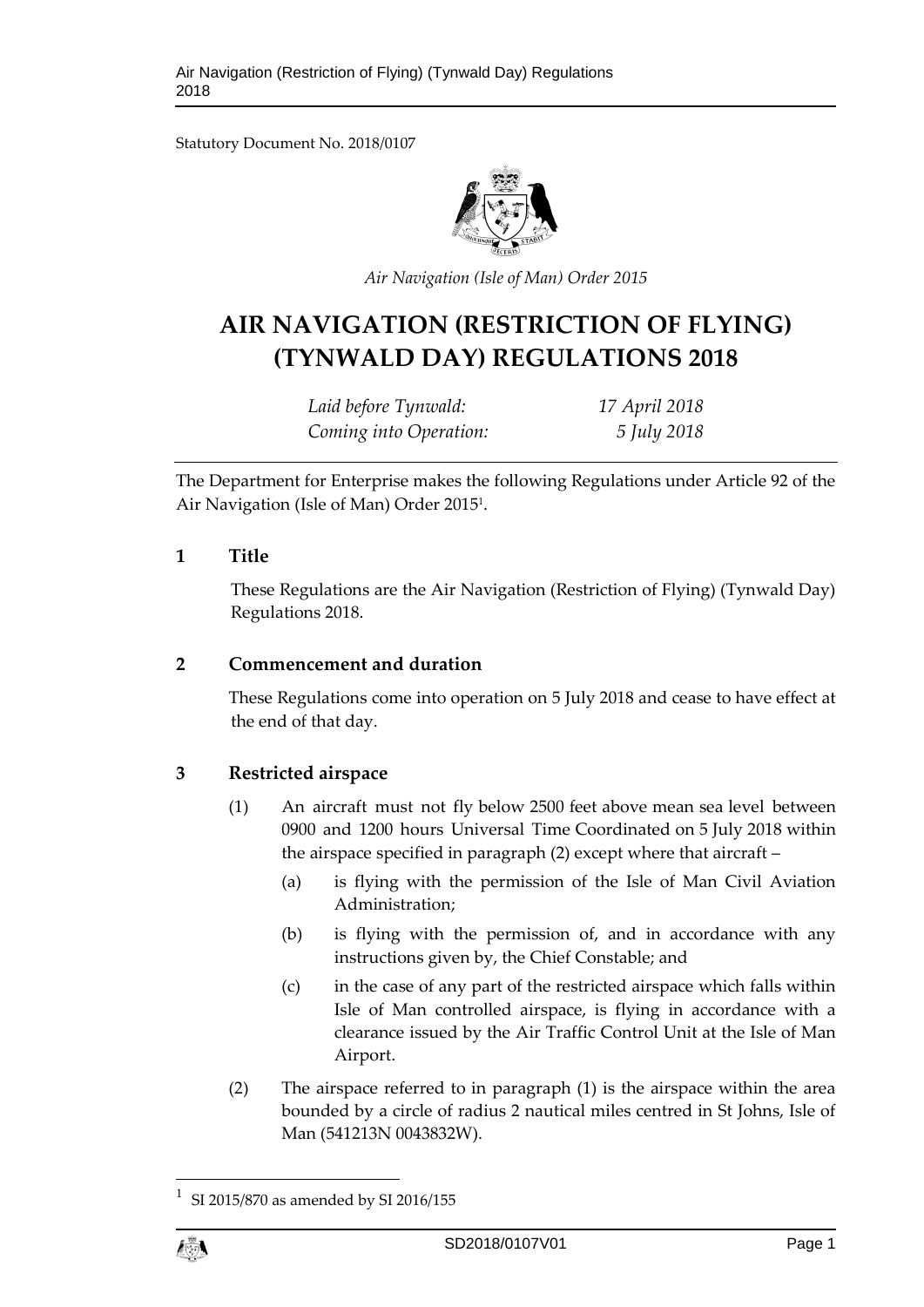(3) In this regulation "**Isle of Man controlled airspace**" means the airspace described as "Isle of Man Control Zone (CTR)" in section EGNS AD 2.17 of the United Kingdom Aeronautical Information Publication published by the United Kingdom Civil Aviation Authority.

## **4 Exceptions**

Regulation 3 does not apply to any small unmanned surveillance aircraft which is operated by the holder of a permission issued by the Department in accordance with Article 98(1) of the Air Navigation (Isle of Man) Order 2015 and which is used in accordance with the terms of a Memorandum of Understanding between the operator and the Isle of Man Emergency Services.

#### **MADE 21 MARCH 2018**

#### **LAURENCE SKELLY** *Minister for Enterprise*